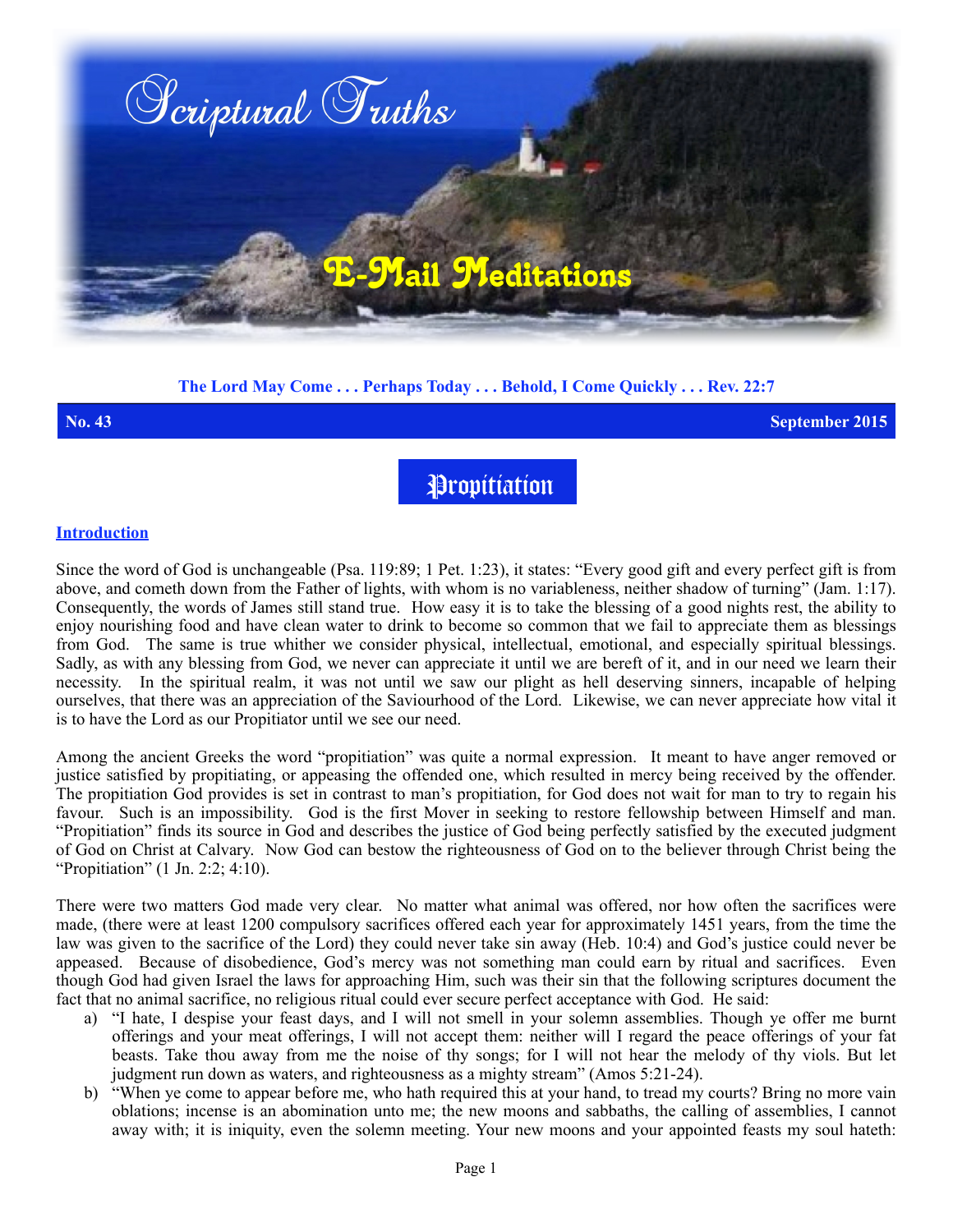they are a trouble unto me; I am weary to bear them. And when ye spread forth your hands, I will hide mine eyes from you: yea, when ye make many prayers, I will not hear: your hands are full of blood" (Isa. 1:12-15).

# **The Exclusive Source of "Propitiation"**

Because of man's attitude and actions, God (by man) was deprived of His glory (Rom. 1:21), denied the worship that ought to have been exclusively His, His laws deliberately flaunted, and His person and position was, and still is, mocked. Nevertheless, such was His love spoken of as: "His great love wherewith He loved us" (Eph. 2:4). Divine Persons did everything they could to secure a perfect salvation and propitiation for the whosoever will (Jn. 3:16). He gave the unconditional promise: "Him that cometh to me I will in no wise cast out" (Jn. 6:37). God has righteously made provision so that: "His banished be not expelled from Him" (2 Sam. 14:14). For the repentant sinner who accepts God's offer of salvation, there is the removal of the penalty for sins committed and the maintained propitiation (1 Jn. 2:2). There is not a sinner throughout earth who will ever be able to accuse God of bias for Christ is the propitiation "for the sins of the whole world" (1 Jn. 2:2). The securing of salvation and propitiation was not just a matter of clinically forgiving the individual for their rebellion and obstinacy, it carried a stupendous cost. For God to provide propitiation for the sinner the Son of God had to suffer the penalty for crimes committed. The work of expiating our sin and satisfying divine righteous justice enabling God in righteousness to be merciful (Rom. 2:5; 4:13) was the work of the triune God.

It is a glorious propitiation which we can revel in as there is contemplated:

- a) It's exclusiveness. "He (that is Christ) is the propitiation"  $(1 \text{ Jn. } 2:2)$
- b) It's perpetuity. "He is the propitiation"  $(1 \text{ Jn. } 2:2)$
- c) It's fulness universally. "And he is the propitiation for our sins: and not for ours only, but also for the sins of the whole world." (1 Jn. 2:2)

## **The Personal Need For Propitiation**

Why do I need Christ to be my Propitiation? I am saved, I have peace with God, I am assured of being with Christ, so, "Why do I need Christ to be my propitiation?" If an individual declares that Christ has given them deliverance and victory over the principle of sin and cleansing from all sins committed, then they will see no purpose in having the propitiating work of the Lord. The fact is, we need the Lord's propitiating which provides permanent purity before God every nanosecond of life from the moment of conversion until the moment of death or the Lord comes, for we are all constantly sinning.

My understanding is that because sin has blinded our spiritual eyes, there is a failure to fully know when we sin or its seriousness. I hear expressions such as: "The believer does not want to sin"; "Sin is an accident"; "We might sin at times"; but my submission is that these are all deceptions of the devil. Honesty makes me acknowledge there are times when I know what I am doing or about to do is a sin, and that I want to do it. We are, I believe, in a perpetual state of sinning either by commission, omission, or through ignorance. For instance, is it a sin to watch a movie where they are using foul language? What about the sin of greed, spiritual casualness, discontentedness or bias, or taking for granted the blessings of God? We all are guilty continually, for if I said there was a moment today when I did not sin and was not defiled by sin, then I am saying that for that moment I did not need Christ as my propitiation, I did not need God to me merciful to me, and I was holy as God Himself. Thankfully the Holy Spirit caused John to write: "As He is, so are we in this world" (1 Jn. 4:17), that is, we are before God in all the perfection of Christ every moment of every day and night. Because of this we can have fellowship with God every moment of the day and night because Christ is our Propitiation.

Thank God that: "Where sin abounded, grace did much more abound" (Rom. 5:20). Such is the eternal unchanging efficacy of the sacrifice of Christ, that I am continually in a non-fluctuating standing before God, and He is able to continually dwell with me.

# **The Qualifications of Christ To Be The Propitiator**

For the Lord to be the Propitiator He had to be a man who was superlatively perfect, entirely sinless, and essentially holy. Christ was the only man who never needed the mercy of God for He never sinned. In every role He was called upon in life, child, son, man, leader, Rabbi, Evangelist; He filled it in perfection. Never was there a word spoken which needed correction or modification, no exaggeration flowed from His lips, no error of judgment was ever committed. He was the only man with whom God could dwell and be comfortably at home with. In His life no changes needed to be made for the coming of the Spirit upon Him, nor the commendation of the Father.